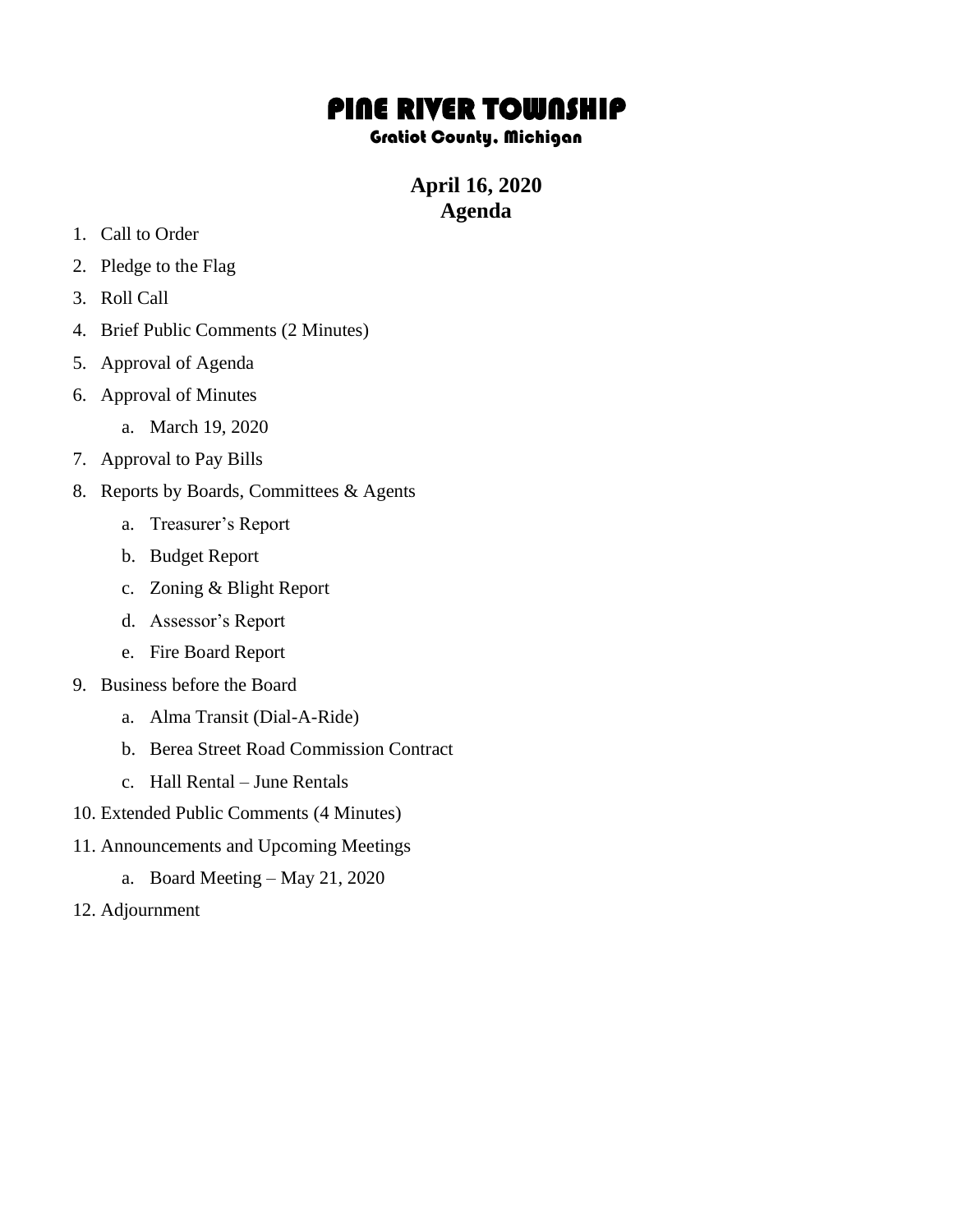## **MINUTES OF THE PINE RIVER TOWNSHIP BOARD MONTHLY MEETING APRIL 16, 2020**

- 1) The regular monthly meeting of the Pine River Township Board was called to order at 7:00 P.M. by Supervisor Beeson at the Township Hall.
- 2) Pledge the flag: The board and the public said the pledge to the flag.
- 3) Roll Call: Baker: present, Best: present, Moeggenborg: present, Beeson: present, Whitmore: present. (5) Board members present, (0) absent.
- 4) Brief Public comments (2 minutes):
	- a) None
- 5) Approve the Agenda:
	- a) Motion by Best: second by Baker: to approve the agenda as presented. All present board members approved. Motion carried 5-0.
- 6) Approve the Minutes:
	- a) Motion by Baker: second by Best: to approve the Regular Meeting Minutes of March 19, 2020, as presented. All present board members approved. Motion carried 5-0.
- 7) Approval to Pay Bills:
	- a) Motion made by Moeggenborg: second by Best: to pay bills as presented in the amount of \$23,946.78. All present board members approved. Motion carried 5-0.
- 8) Reports by Boards, Committees & Agents
	- a) Treasurers Report no report.
	- b) Budget Report Discussion: report placed on file.
	- c) Zoning & Blight Officer on file
	- d) Assessor Report no report
	- e) Fire Services special meeting tomorrow in regards to new communication devices to purchase
- 9) Business before the Board
	- a) Alma Transit (Dial-A-Ride)
		- i) Motion made by Moeggenborg: support by Baker: to support rescinding action from March's meeting and therefore removing ballot proposal for August 2020. All present board members approved. Motion carried 5-0.
	- b) Berea Street Road Commission Contract
		- i) Motion made by Moeggenborg: support by Whitmore: to adjust contract from March meeting to \$19,643.00.
	- c) Hall Rental June Rentals
		- i) Discussion. Decided to leave it up to government; if still under Executive Order, then cannot hold rental. Tina to contact renters.